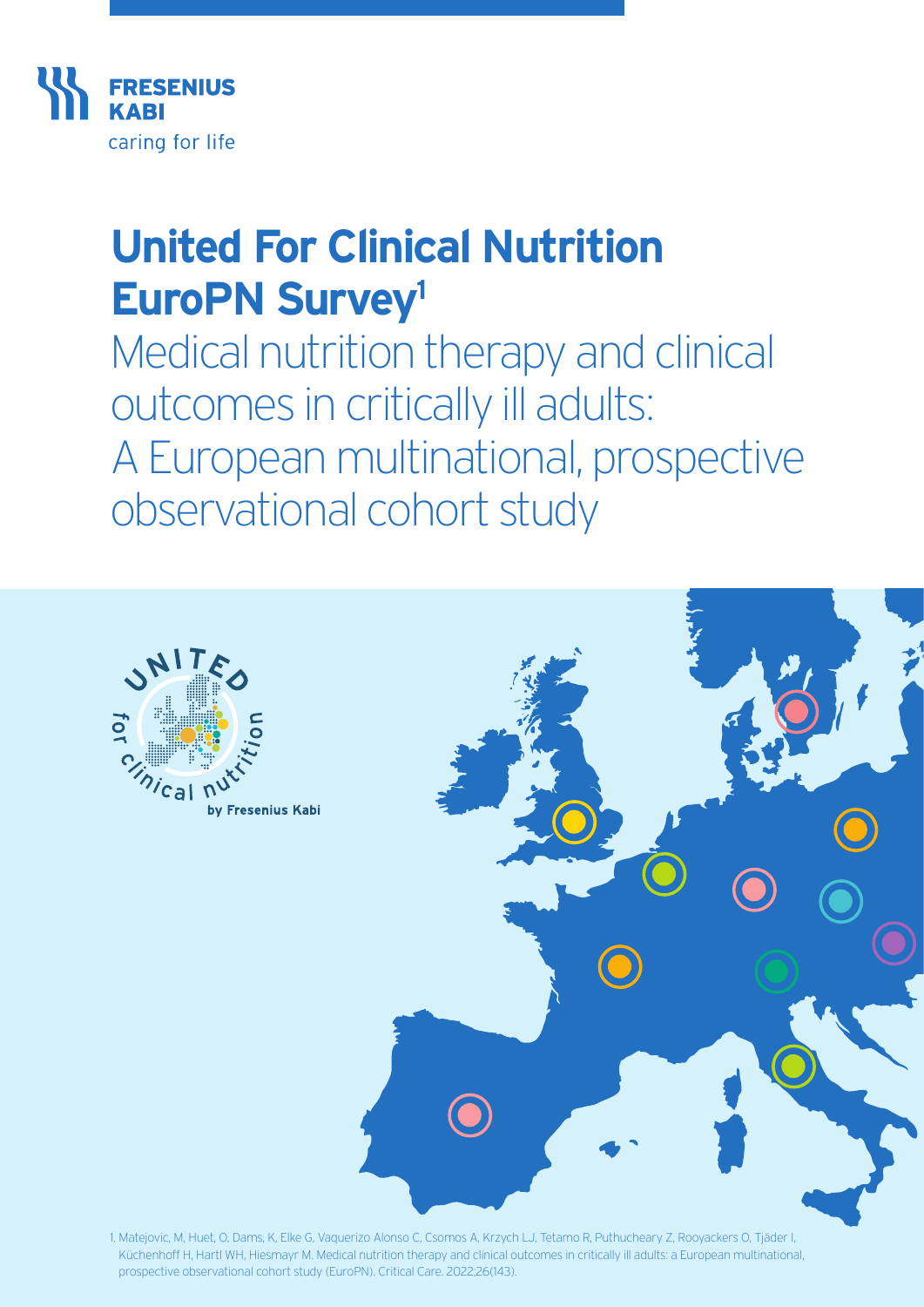# **Background**  Why research in clinical nutrition in the ICU matters

Adequate nutrition is essential to support the recovery of hospitalized patients, particularly those with critical illness.<sup>2,3</sup>

#### **ESPEN ICU guidelines recommend a medical nutrition therapy that:**

- provides <70% of measured energy expenditure (EE) or of estimated needs during the early phase of acute illness<sup>4</sup>
- provides 80-100% of EE after day 34
- enables the progressive delivery of 1.3 g/kg protein equivalents4

If IC is not used, one of these options may be preferred:

- VO<sub>2</sub> or VCO<sub>2</sub> measurements
- simple weight-based equations (such as 20-25 kcal/kg/d)4



#### **Adressing unmet needs**



- **•** Most critically ill patients do not receive adequate nutritional intake according to guideline targets.5,6
- **•** Evidence from RCTs and observational studies on the amount and timing of medical nutrition therapy and clinical outcomes is inconsistent.7-15

EE: Energy expenditure, IC: Indirect calorimetry, RCT: Randomized controlled trial, VCO<sub>2</sub>: Carbon dioxide production; VO<sub>2</sub>: Oxygen consumption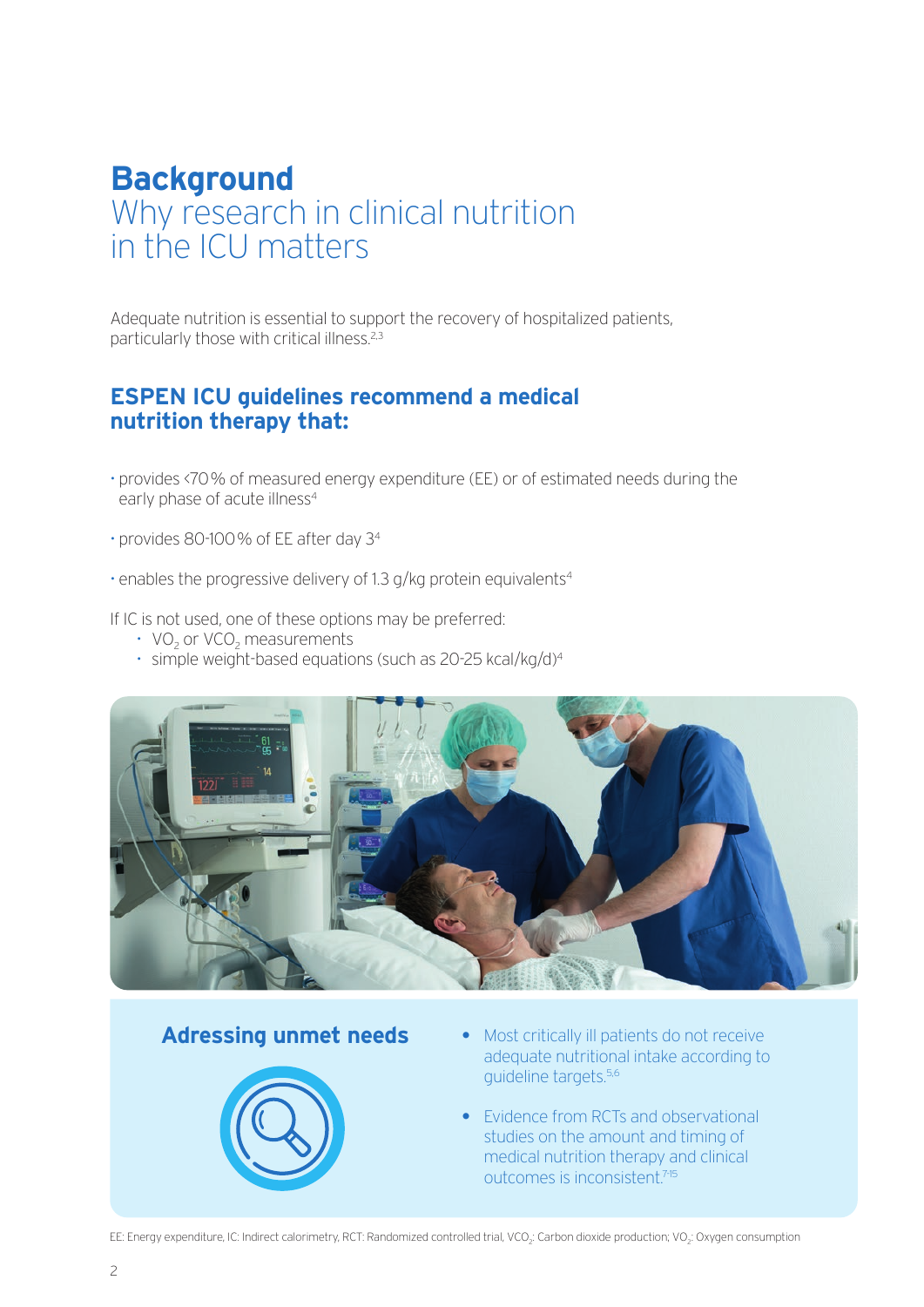

# **Study design\***

Exploring how medical nutrition is put into practice across Europe

> **• Prospective, observational**

#### **EuroPN Survey: One of the largest longitudinal European real-world-studies**

- **• Multinational:**
	- Austria Hungary
	- Belgium Italy
	- Czech Poland
	-
	- Republic · Spain
	- -
	- France Sweden
	- Germany UK
- 
- Data relating to nutrition intake was collected in the ICU for up to **15 days** and compared to the **ESPEN guidelines targets**
- **77 ICUs, 1172 patients**
- **Follow-up until day 90**

#### **Study population**

| Patient Characteristics (n=1172 <sup>a</sup> )                                          | Number of (%) or Median [95% CI]    |
|-----------------------------------------------------------------------------------------|-------------------------------------|
| Age                                                                                     | 66.0 [56.0;74.0]                    |
| Male                                                                                    | 745 (63.6)                          |
| Female                                                                                  | 427 (36.4)                          |
| BMI (kg/m <sup>2</sup> ), n=1168                                                        | 26.8 [24.0;31.1]                    |
| Type of ICU admission<br>Surgical (emergency/elective)<br>Non-surgical<br><b>Others</b> | 580 (49.5)<br>573 (48.9)<br>19(1.6) |
| APACHE II, n=1132                                                                       | 18.5 [13.0;26.0]                    |
| SOFA (Median), n=1042                                                                   | 7 [4;10]                            |
| ICU LOS (days), n=1158                                                                  | $10$ [7;16]                         |
|                                                                                         |                                     |

a unless otherwise indicated

### **Aims**

- **•** Describe medical nutrition therapy for up to 15 days after ICU admission in European critically ill patients with a minimum length of stay of 5 days
- **•** Assess the association between the daily calorie and protein intake and time to weaning from invasive mechanical ventilation and 90-day survival time

APACHE II Score: Acute Physiology And Chronic Health Evaluation, BMI: Body mass index, CI: Confidence interval, EN: Enteral nutrition, ESPEN: European Society for Clinical Nutrition and Metabolism, ICU: Intensive care unit, LOS: Length of stay, SOFA: Sequential Organ Failure Assessment

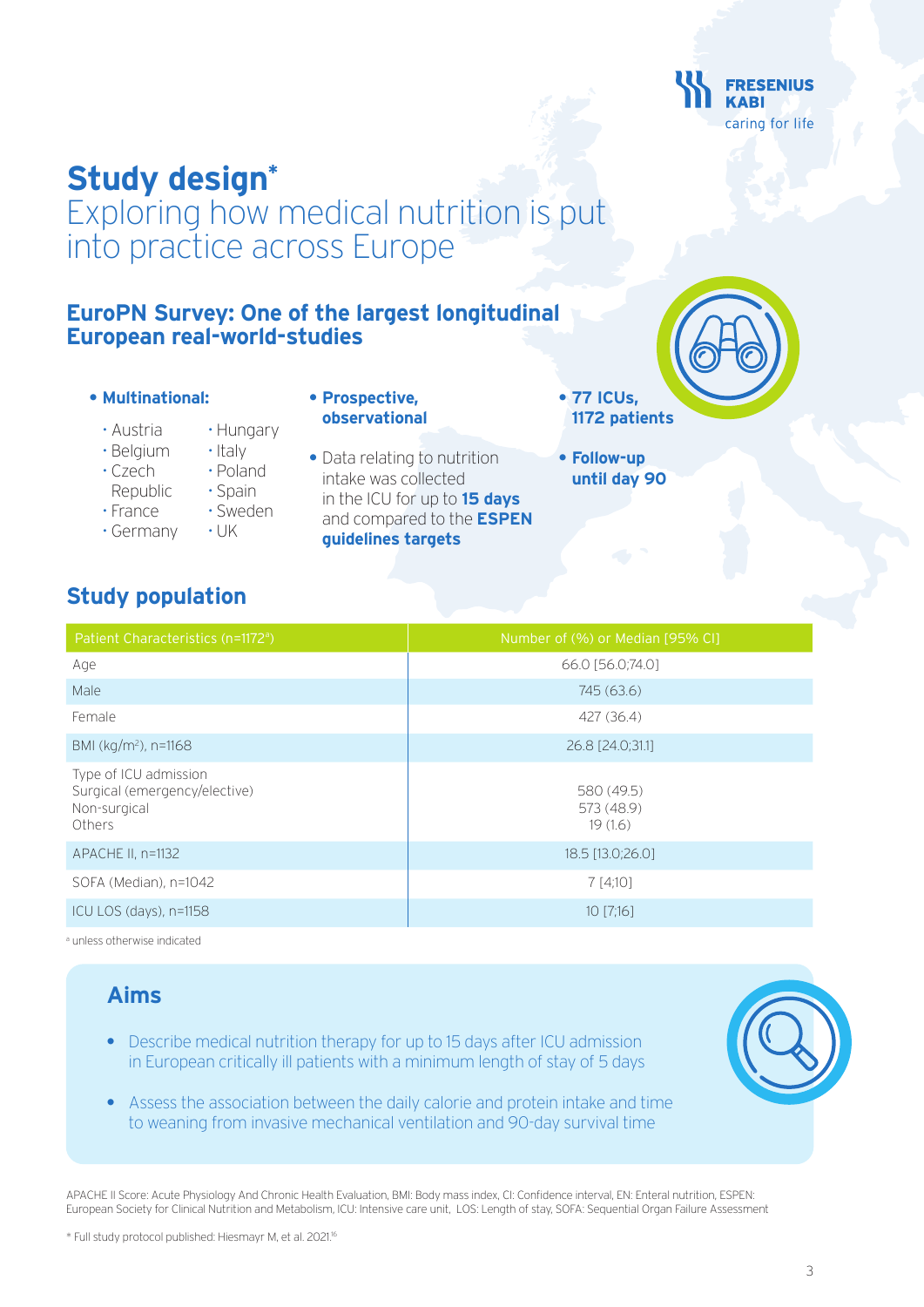# **Methods**

# Connecting nutritional intake with nutritional targets and clinical outcomes

#### **Calculation of calorie and protein balances\* based on progressive daily targets**



#### **Association of daily nutrition intake and outcomes**

| Daily nutrient intake | LOW                                                                        | <b>MODERATE</b> | <b>HIGH</b> |  |  |
|-----------------------|----------------------------------------------------------------------------|-----------------|-------------|--|--|
| Calories (kcal/kg/d)  | < 10                                                                       | $10 - 20$       | >20         |  |  |
| Protein (g/kg/d)      | 0.8                                                                        | $0.8 - 1.2$     | >1.2        |  |  |
|                       |                                                                            |                 |             |  |  |
|                       | <b>Clinical Outcome</b>                                                    |                 |             |  |  |
|                       | 90-day survival time<br>$\bullet$                                          |                 |             |  |  |
|                       | • Time to successful weaning from<br>invasive mechanical ventilation (IMV) |                 |             |  |  |

\*Calculated as the percentage deviation of nutritional intakes from all sources compared to ESPEN targets EE: Energy expenditure, ESPEN: European Society for Clinical Nutrition and Metabolism, ICU: Intensive care unit, IMV: Invasive mechanical ventilation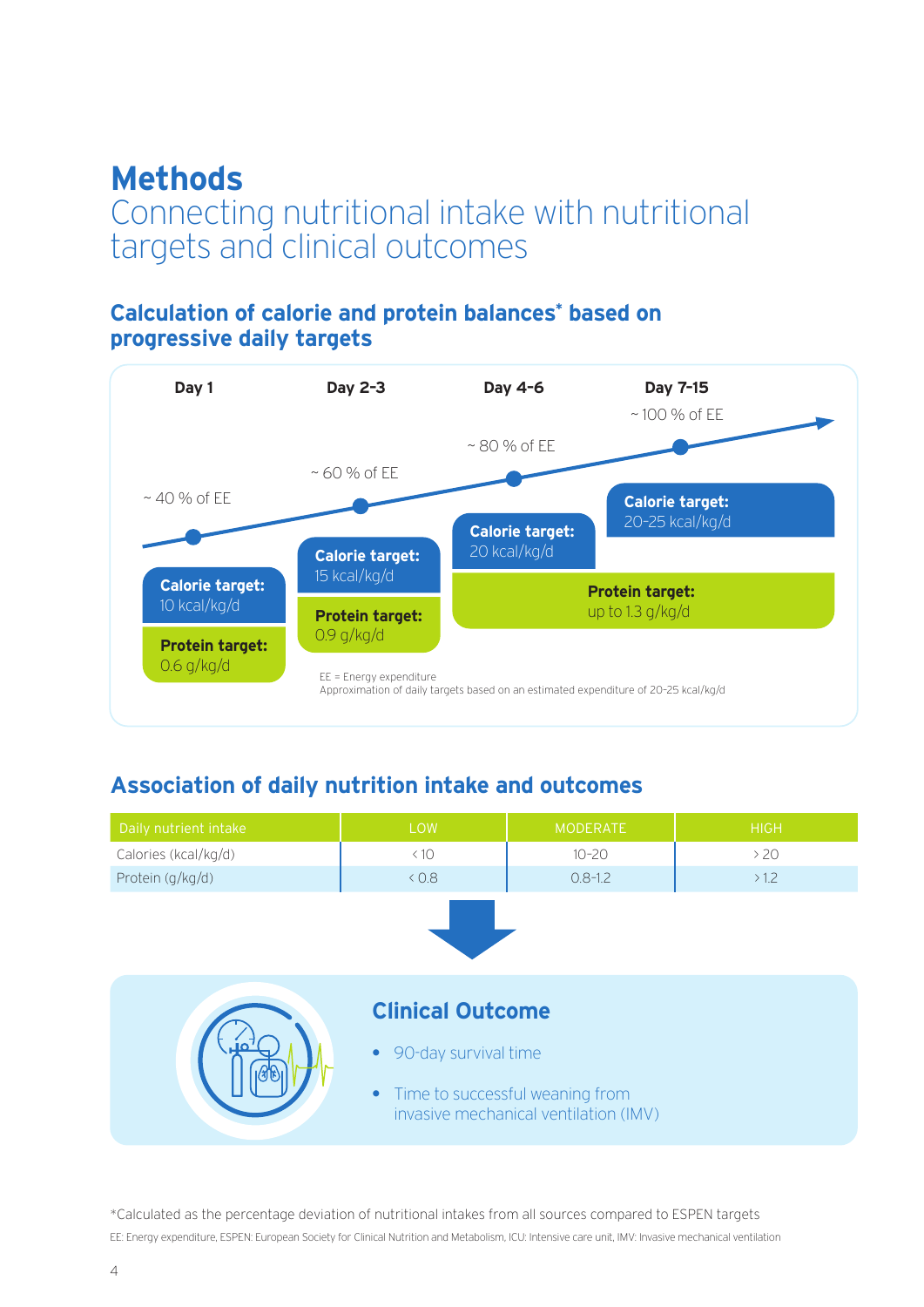## **Results** How well are targets being met? Valuable insights into the current situation.

#### **Medical nutrition therapy**

 $80$ 

60

 $40$ 

Daily caloric intake (kcal/kg BW)

Daily

caloric intake (kcal/kg BW)

 $20$ 

 $\cap$ 

- EN and PN were initiated on median ICU day 2.0 [95% CI: 2.0;4.0]. The provision of nutrition was increased progressively over the first 5 days.
- Over half of the patients received medical nutrition therapy, either EN and/or PN, on day 3 after ICU admission.

D1 D2 D3 D4 D5 D6 D7 D8 D9 D10 D11 D12 D13 D14 D15

# **Total daily caloric intake vs. daily ESPEN target†**

 $\mathbf{g}$ 

18.0

**83%** (Median, 95% CI 59.2;106.6) **of patients' ESPEN calorie targets were met**

 $F_{22,2}$ 

 $\n **2.5**\n$ 

N= 1152 1152 1152 1152 1059 896 752 679 611 543 488 435 389 349 307

 $721.9$ 



<sup>†</sup>Intake is presented as the median value, interquartile range, minimum and maximum values with outliers versus pre-defined targets (blue horizontal bars) based on the 2019 ESPEN Guideline on clinical nutrition in the ICU.<sup>4</sup>

BW: Bodyweight, CI: Confidence interval, EN: Enteral nutrition, ESPEN: European Society for Clinical Nutrition and Metabolism, ICU: Intensive care unit, PN: Parenteral nutrition









 $\frac{1}{24.3}$ 

2

 $\overline{\phantom{a}}$ <sub>230</sub>

 $23.2$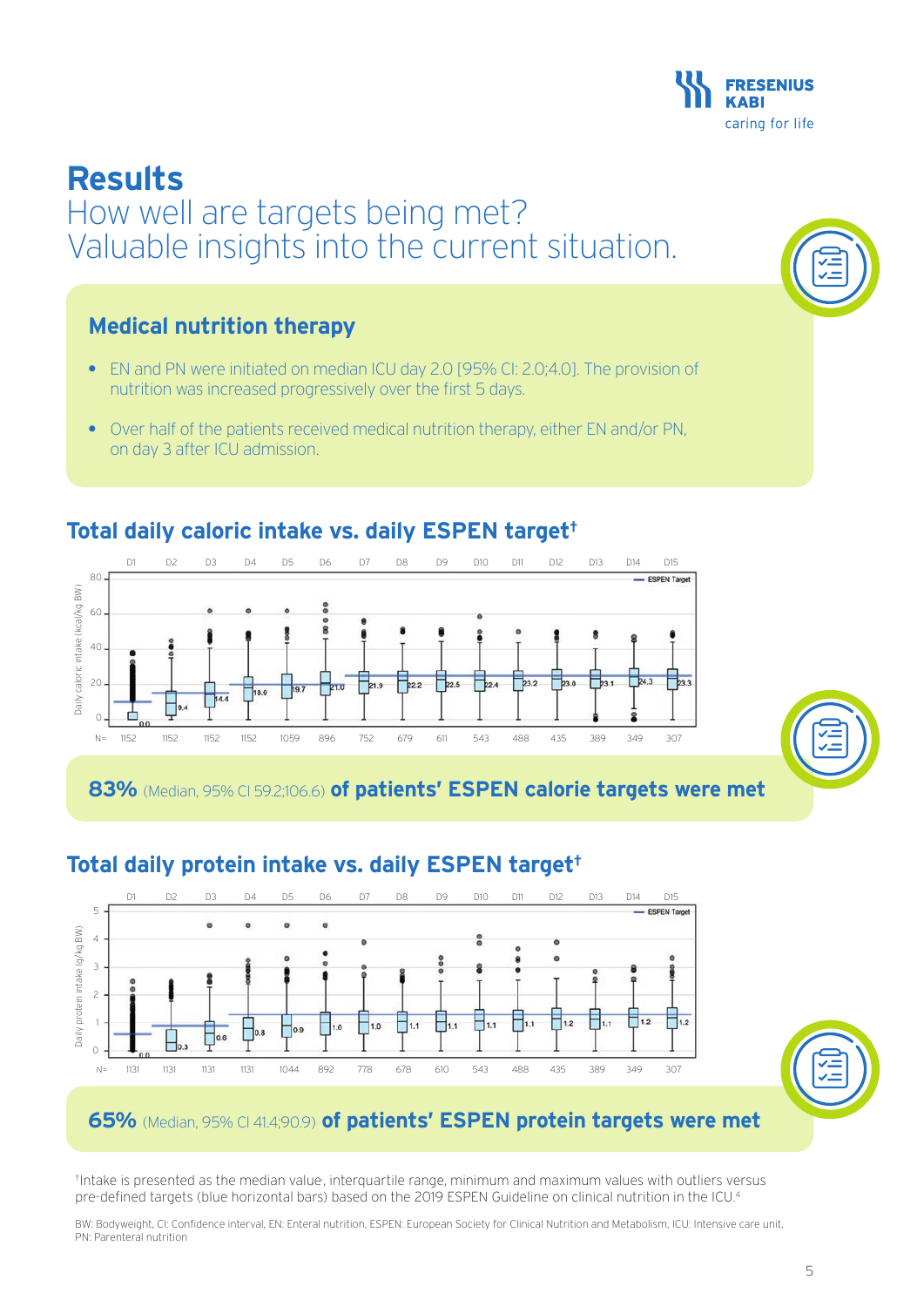#### **Clinical outcomes** How do patients benefit from moderate medical nutrition? COI II  $\frac{1}{2}$

### Calories<sup>+</sup>

10-20 kcal/kg/day (moderate) from day 1 to day 15 was significantly associated <10 with a **longer 90-day survival time and shorter time on IMV** compared to less calories







 $5 - 10 + 15$ 

 $30$ 

### **Proteins†**

0.8-1.2 g/kg/day (moderate) from day 1 to day 15 was significantly associated with **earlier weaning from IMV**, but not with survival, compared to less protein



† Hypothetical medical nutrition therapies with different levels of daily calorie and protein intake were used to facilitate the time-varying hazard ratios (HR) between nutrition and outcomes. Reference medical nutrition therapy is thereby always the one providing fewer calories. Blue solid lines indicate the Hazard ratio (HR), hatched lines the corresponding 95% CI; Significant association was indicated when HR and 95% CI do not cross the red line. A HR and 95% CI < 1 would indicate a longer survival time but also a longer time until extubation associated with the medical nutrition therapy providing more calories.

CI: Confidence interval, HR: Hazard ratio, ICU: Intensive care unit, IMV: Invasive mechanical ventilation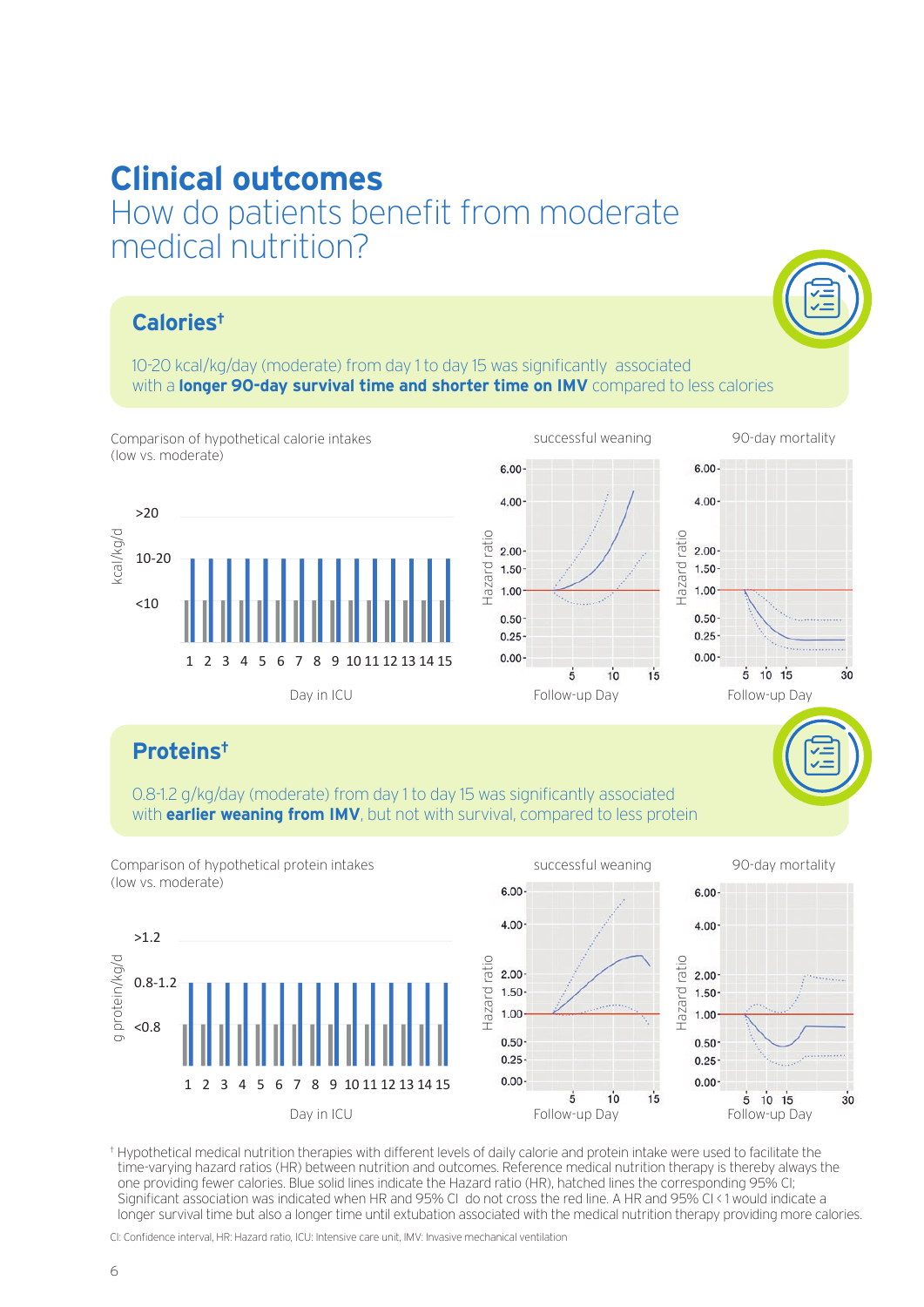

# **Conclusion**

# New evidence on the importance of medical nutrition therapy

| <b>Contract Contract Contract Contract Contract Contract Contract Contract Contract Contract Contract Contract Co</b> |  |
|-----------------------------------------------------------------------------------------------------------------------|--|
|                                                                                                                       |  |
|                                                                                                                       |  |

#### **Main take-aways of the study**

- Calorie intake was mainly provided according to the targets recommended by the ESPEN guideline, but protein intake was lower.
- Early moderate daily calorie and protein intake were associated with improved clinical outcomes.

#### **United For Clinical Nutrition EuroPN Survey:**

The EuroPN study adds to the existing evidence on the benefits of an early medical nutrition therapy with moderate calorie and protein intake on clinical outcomes in critically ill patients.